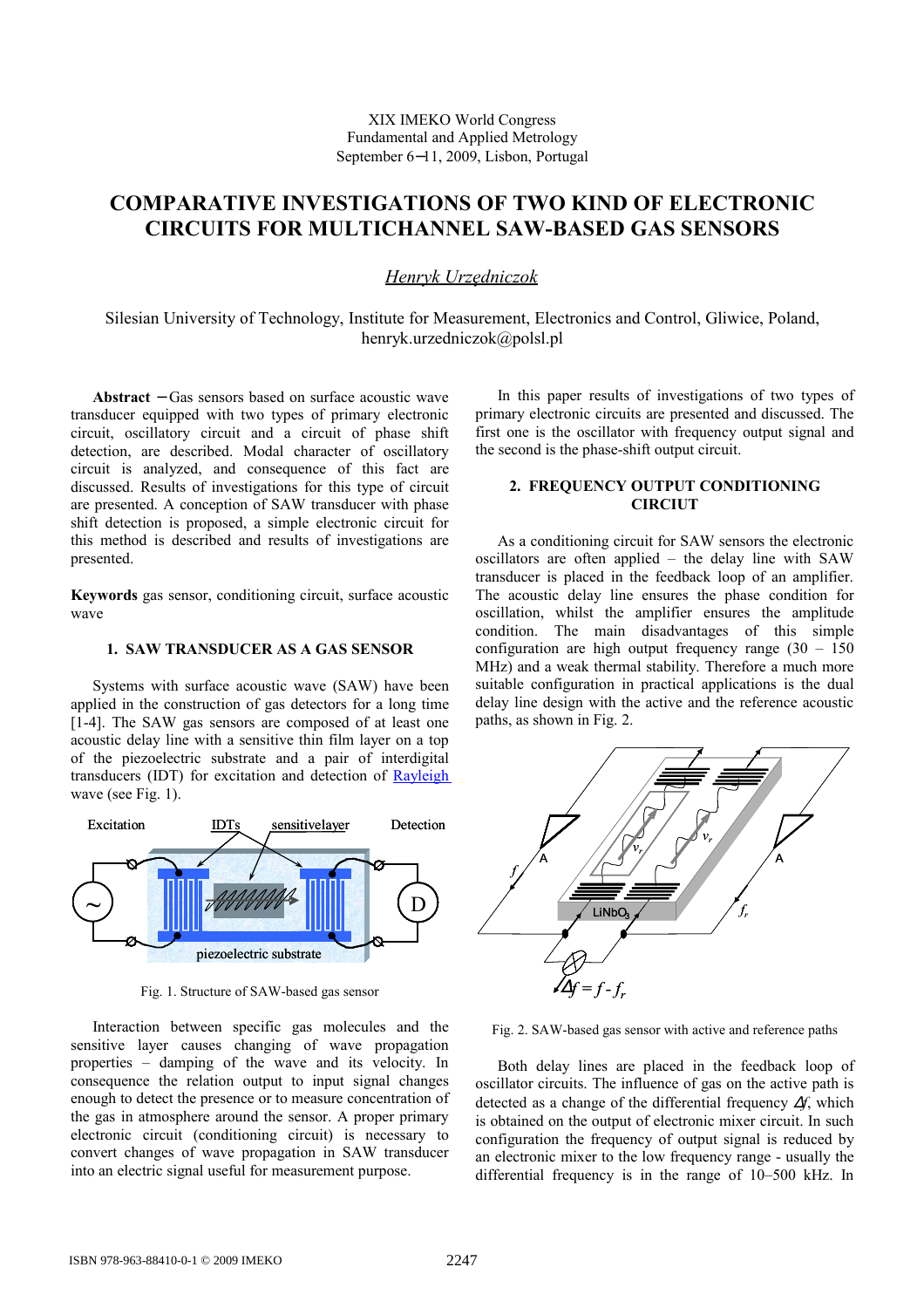addition the thermal stability is considerably improved due to the second free path, which serves as a reference and therefore compensate influence of temperature and pressure.

The changes of differential frequency are relatively small (typically in range from 500 Hz to 5 kHz), but detection of frequency changes in this range, when the base frequency is on level up to 500 kHz is not difficult, so the accuracy of the gas detecting system seems to be satisfied.

The two channel gas sensor equipped with a SAW transducers and a conditioning circuit shown in Fig. 3 was build and investigated.



Fig. 3. Oscillator as a primary electronics circuit for SAW sensor

It is possible to build multi-channel gas sensor, when two or more path with sensitive layers are placed (see Fig. 4b). An adequate number of oscillators and mixers are necessary in this case.



Fig. 4. One channel (a) and three channel (b) SAW gas sensor

The one- and three-channel sensor was investigated and results was published earlier [e.g.5,6]. An example of observed methane influence is presented in Fig. 5. The third layer composed of 90nm  $M_2O_3$  and 14 nm Pd is the most sensitive ones and the first layer (60 nmV<sub>2</sub>O<sub>5</sub> and 14 nm Pd) is hardly sensitive. As other experiments shows the first layer is much more sensitive for hydrogen. This behavior allows to conclude, that it is possible to build multi-channel SAW gas sensor sensitive for mixture of gases.

The influence of gas concentrations onto the frequency of output signal forms the main characteristic of this sensor. In this paper, however, other properties of such sensor are intended to discuss. The most important in practice is the instability of output signals due to the temperature influence and long time drift effects [7], but there are some additional problems not discussed in the paper.



Fig. 5. Changes of output frequencies for different concentrations of methane (three channel SAW sensor with different sensitive layers)

#### *2.1 Modal characteristics of a SAW oscillator*

An additional, very inconvenient, effect was observed – frequency of the excited oscillations is not always the same after switch on the power supply, in spite of the same gas concentrations, temperature, etc. Explanation of such behavior lies in specific property of the SAW-based transducer in oscillatory circuit, namely, its modal character, like shown in Fig. 6.



Fig. 6. The theoretical and the measured modal characteristic of SAW oscillator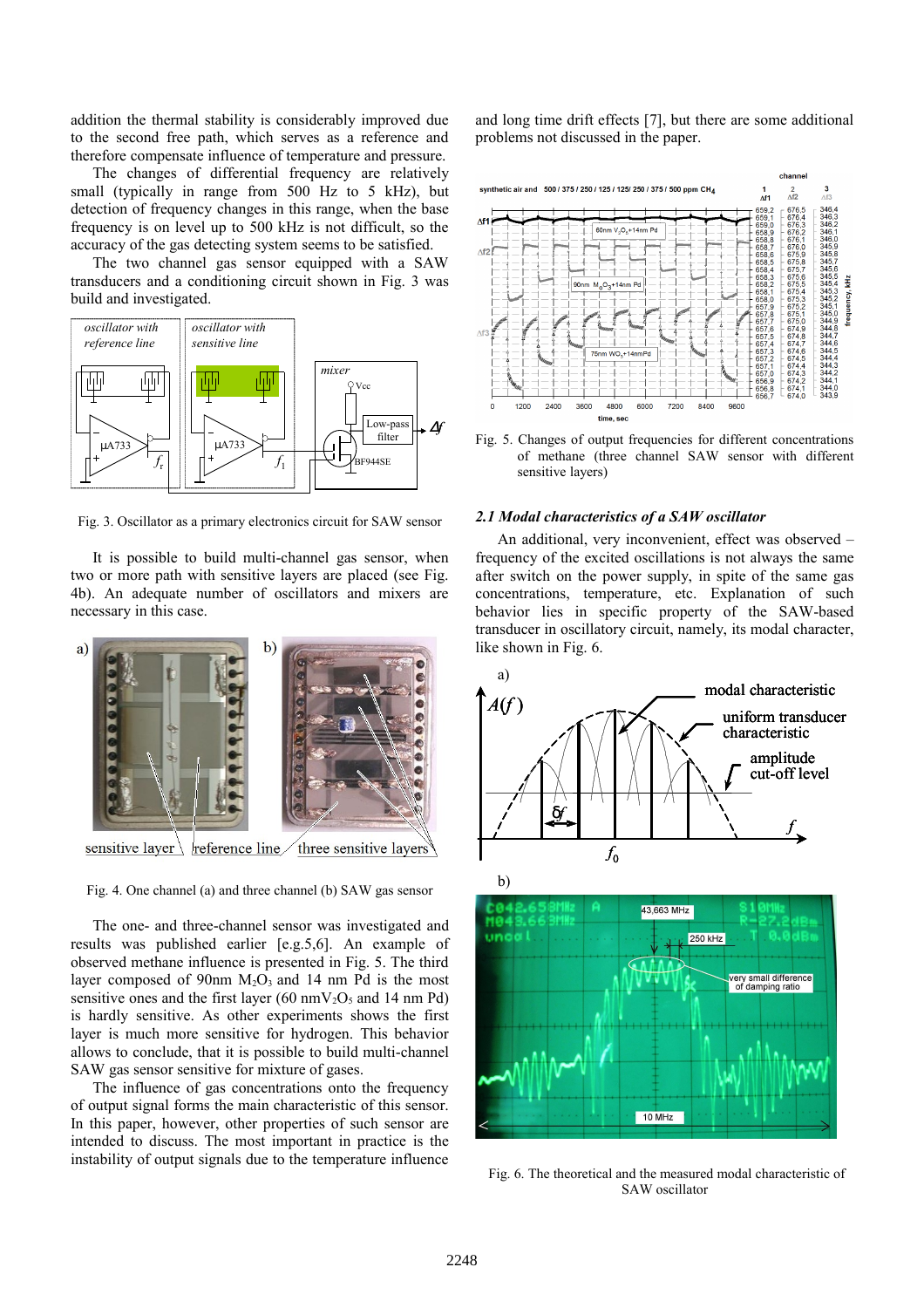A detailed analysis of the modal characteristics of a single delay line is to be found in reference [3]. Shortly it can be explained by the analyze of the phase condition of oscillation. The frequency of oscillation in the case of a single delay line is determined by the phase condition formula:

$$
\frac{2\pi f_n L}{v_0} + \varphi_A + \varphi_{SAW} = 2\pi n \tag{1}
$$

Where:  $\varphi_{SAW}$ ,  $\varphi_A$  – are phase shifts in the SAW line and amplifier, respectively;  $L -$  is the length of the delay line (distance between the central points of the IDT transducers),  $f_n$  - is the oscillation frequency and  $n = 2, -1, 0, 1, 2, \ldots$  denotes the particular oscillation modes.

The phase shift in an external circuit (two IDTs and amplifier) is constant and usually considerably less than the phase shift in the acoustic line - this is especially true at large value of L in comparison to the wavelength. At  $\lambda$ =80 $\mu$ m the distance of L=10 mm contains 125 waves. As a consequence we have a series of modal frequencies  $f_n$  which approximately satisfies the phase condition of oscillation:

$$
f_n = n \frac{v_0}{L} \,. \tag{2}
$$

The distance between two next modal frequencies is equal to:

$$
\delta f = f_n - f_{n-1} = \frac{v_0}{L} \,. \tag{3}
$$

That all becomes much more complicated when two acoustic paths are applied, and in one of them a thin active layer is created in order to achieve a differential structure. The velocity of the surface wave propagation  $v_0$  is then slightly decreasing for each frequency mode. As a result the whole modal characteristic (the red one in Fig. 7) is shifted in the direction of lower frequencies and the distance between two modal frequencies becomes smaller.



Fig. 7. Modal characteristics of two SAW oscillators

Such modal character of transducer is very inconvenient when an electronic circuit for gas sensor based of dual-line

(or multi-line) SAW transducer have to be designed. The amplitude and phase condition of oscillation are usually fulfilled for few modal frequencies for each of the two SAW transducers. To obtain exactly the main frequency  $f_0$  the amplitude cut-off level should be tuned very precise in each channel, because the damping characteristic is rather flat around the main frequency (see Fig. 6b). In addition its time- and thermal stability should be very high. In practice the frequency, which is actually obtained, depends on accidental conditions during process of excitation of oscillations (e.g. when power supply is turned on). This causes, that instead the main differential frequency  $\Delta f_0 = f_0$ *f*0', it is possible to obtain a few another values of differential frequencies (eg. ∆*f*=*f*0-*f*1' or ∆*f*=*f*1-*f*0', etc.). Values of differential frequency becomes quite different, in spite of the gas concentration and other factors are still nearly the same (!). Exemplify results, obtained when the power supply was turned on for many times, are shown in table 1.

Table 1. Practically observed modal frequencies – dual delay line configuration

| Differential               | Measuring<br>frequency $f_0$ [kHz] | Reference<br>frequency $f_1$ [kHz] |
|----------------------------|------------------------------------|------------------------------------|
| frequency $\Delta f$ [kHz] |                                    |                                    |
| 19                         | 43 441                             | 43 460                             |
| 209                        | 43838                              | 43 629                             |
| 90                         | 43 299                             | 43 3 8 9                           |
| 318                        | 43 071                             | 43 3 8 9                           |
| 559                        | 43 0 94                            | 43 653                             |
| 57                         | 43 9 34                            | 43 877                             |
| 102                        | 43 116                             | 43 218                             |
| 138                        | 43 183                             | 43 045                             |
| 374                        | 43 183                             | 42 809                             |

In each case the frequency is weakly influent by the temperature, so thermal stabilization is necessary [7].

The effect described above isn't very inconvenient when the sensor is under laboratory investigation, e.g. for testing of the different sensitive layer materials – in this case only changes of the actually obtained differential frequency ∆*f* during the experiment are important and it may be easy to determine. However, in practical application such behavior is unacceptable. In this case the obtained value of differential frequency has to be converted into displayed gas concentration in a clear-cut mode.

To solve that a problem various electronic oscillator circuits have been proposed, sometimes very complicated and unpractical [8]. One of the simplest way to ensure excitation at the same frequency every time the power is turned on, depands on the proper (slow enough) raising of the supply voltage for each of the oscillator circuits. This method is described in [9]. Unfortunately further investigations shows, that frequency of output signal may accidentally change rapidly, when the temperature changes too much (see. Fig. 7). This may appear because frequency of one of the oscillators changes to the next modal value. Extremely efficient stabilization of sensor temperature is strongly recommended in that case [6].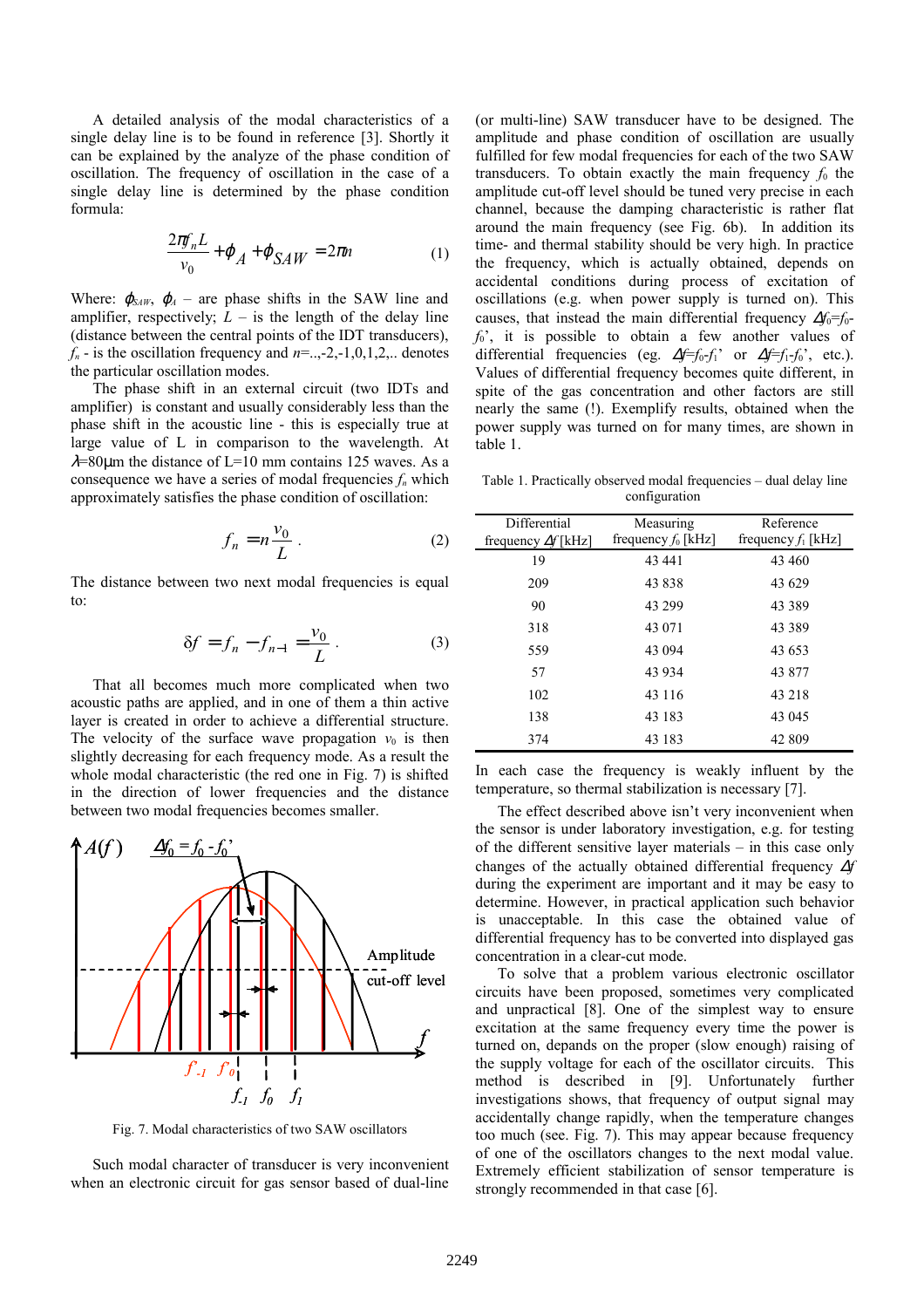

Fig. 7. Example of rapid frequency change [6]

## **3. PHASE-SHIFT BASED CONDITIONING CIRCUIT**

Another conception of primary electronic circuit for SAW based gas sensor is proposed as a solution of the problems caused by modal character of the SAW transducer in oscillatory circuit. When the SAW-transducer works in circuit without feedback loop, the modal character practically not exist. Only due to edge reflection of [Rayleigh](http://pl.wikipedia.org/wiki/Fala_Rayleigha) wave in the piezoelectric substrate, a weak modal effect may be observed. The IDT has to be excited from the external signal source of constant frequency, best equal to the main frequency  $f_0$ . Basic idea of that circuit in two versions is shown in Fig. 8.



Fig. 8. Principle of operation of the phase-shift based SAW gas sensor in single and double line versions

In order to decrease influence of temperature, the differential structure of SAW gas sensor with phase-shiftconverter is used in the same manner as for the frequency output conversion method. This is easy to realize using two SAW transducers, one with the sensitive layer and the second without layer as a reference one. In this case instead of the exciting signal, the output signal of the reference SAW transducer is connected to the input 1 of phase detector.

Due to the properties of the SAW transducer, the phase shift between the exciting and the output signals depends on parameters of acoustic delay line and therefore on the gas concentration, too. This phase shift is measured in single line structure. When two line structure is used the difference  $\Delta \varphi$  between two phase shifts are measured. It is described by following formulas:

$$
\varphi_1 = \frac{2\pi fL_1}{v_1}; \quad \varphi_2 = \frac{2\pi fL_2}{v_2}; \quad \Delta \varphi = \varphi_1 - \varphi_2
$$
\n(4)

where  $L_1$  and  $L_2 \approx L_1$  are the distances of wave propagation from exciting to receiving IDTs,  $v_1$ =const. and  $v_2$ =variab. are velocities of wave propagation in reference line and the line with sensitive layer, respectively, and *f* is frequency of exciting signal.

The phase shift for the single period of wave propagated in the acoustic delay line is very small. However, the distance between the exciting and receiving IDTs is usually equal to hundreds of wave length, so the total phase shift is enough to measure or convert into voltage signal.

As a phase detector ("phase-shift to voltage" converter) a very simple electronic circuit, shown in Fig. 9, is proposed. The principle of operation is explain in Fig. 10. The average value of output voltage is proportional to the phase shift between signals on inputs In1 and In2.



Fig. 9. Basic diagram of electronic circuit of the phase-to-voltage converter

In practice an differential amplifier of high amplification factor (e.g. 100) should be applied at the end of the conditioning circuit. This is caused by relatively small phase shift changes (on the level of 5 degree) and existing of initial phase shift caused by asymmetry of the two lines. Good stability of exciting signal frequency is essential in this case, because the distance of wave propagation form exciting to receiving IDTs is constant and therefore phase shift is proportional to the frequency. By applying of the dual line structure, the influence of frequency changes may be strongly reduced, but not totally eliminated.

Investigations of proposed phase-shift conditioning circuit were carried on. The dual line SAW sensor was used, with sensitive layer composed of 80 nm H<sub>2</sub>Pc (metal-free phtalocyanine) and 20 nm Pd [5]. As an exciting source the Fluke 6071A type RF generator, of precise controlled and stable frequency of output signal was used. Diagram in Fig.